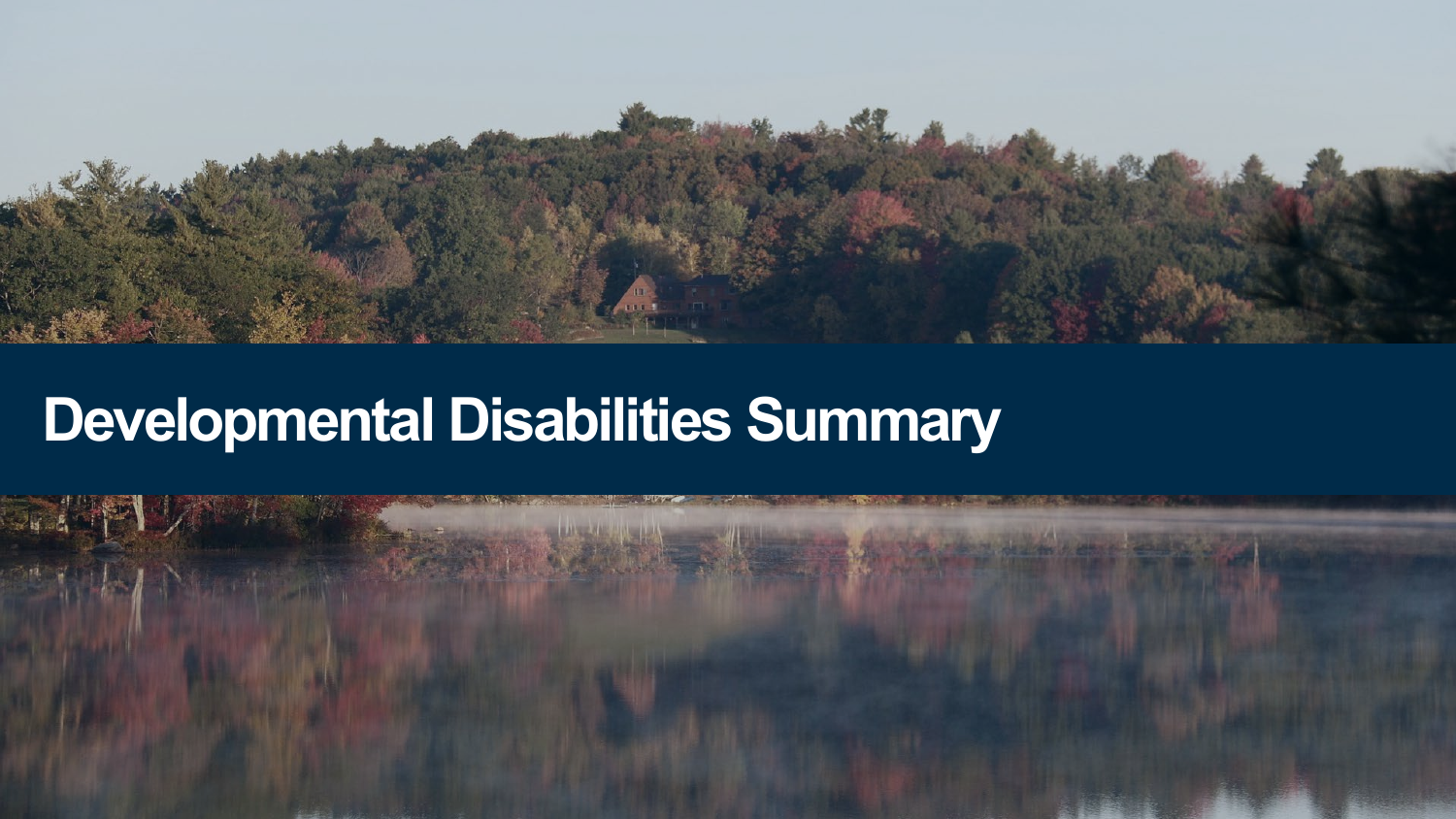ITS Key Findings and Key Recommendations Operational Assessment Key Recommendations Operational Assessment Key Findings

## **In Phase IA, A&M conducted an operational assessment published in a report distributed in Q1 2021.**

Three key findings situated around systemic operational challenges were:

- **1. BDS lacks adequate methods to provide equitable access to and delivery of services to the waiver population.** There are inadequate controls under current waiver operations to most appropriately align individual support needs with access to services. This leads to a mismatch between the amount and/or type of services accessed based on review of standardized assessment results under the current waiver construct (see **Ex. A**)
- **2. BDS relies on a rate schedule which is antiquated (last revision in 2007) and no longer applicable to modern service provision.** Though there is a common rate table, rates are occasionally retrofitted to fit the budget of an individual's ISP to fully cover provider cost.
- **3. BDS operates complex Medicaid-financed programs utilizing anachronistic, siloed data systems** which significantly hinder the Bureau's capacity to (a) ensure data reliability, (b) provide comprehensive, whole-person assessment and authorization data, (c) analyze service and system effectiveness and (d) utilize data reliably in decision-making.





**Average Authorized Units** 

 $12K$ 

\$20**K** 

SOK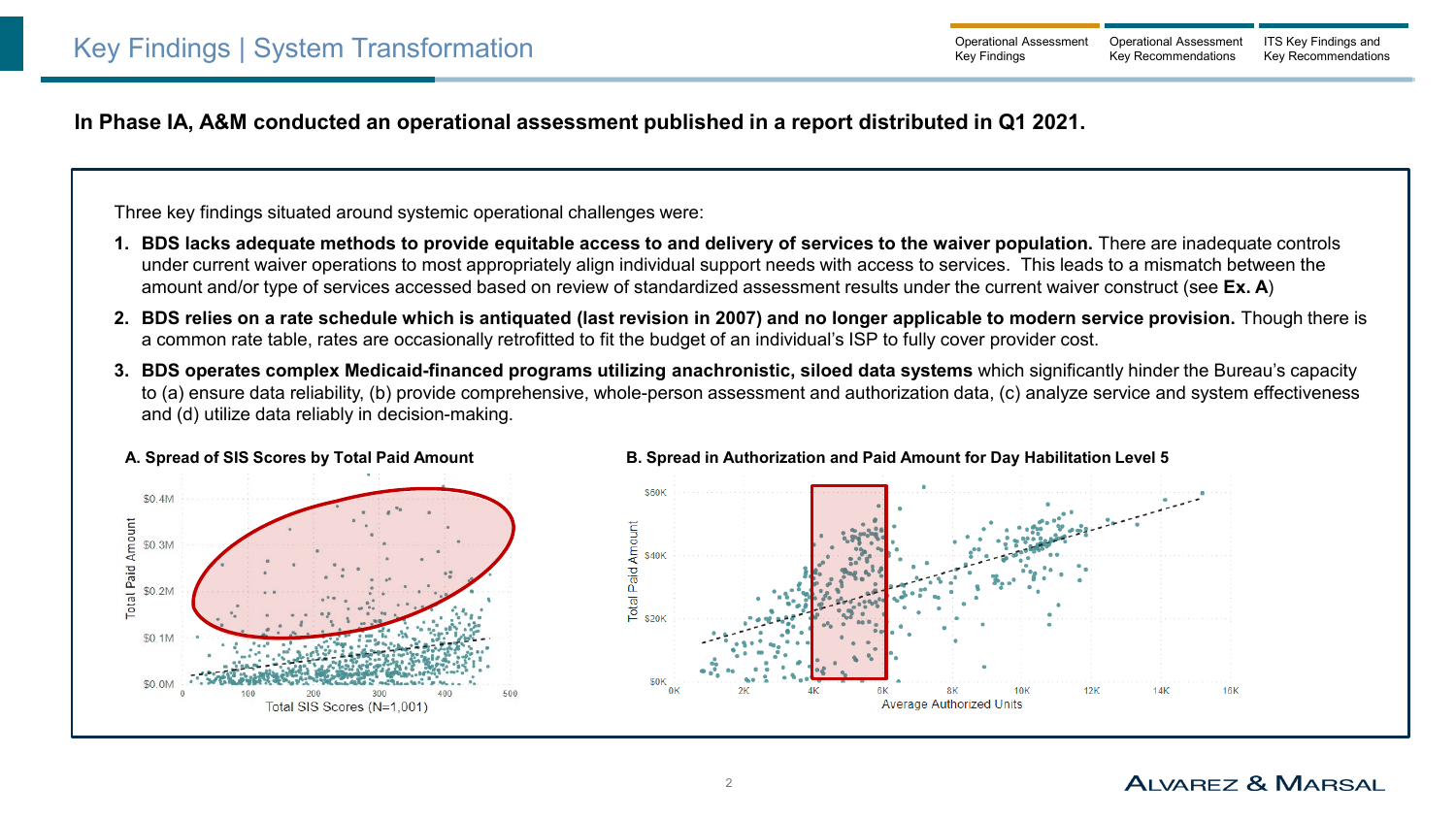ITS Key Findings and Key Recommendations Operational Assessment Key Recommendations Operational Assessment Key Findings

**In Phase IA, A&M conducted an operational assessment published in a report distributed in Q1 2021.**

The key recommendations of the report were:

- 1. BDS should **conduct** a 1915(c) waiver redesign by implementing tiered waivers
- 2. BDS should **develop** tiered reimbursement rates to better align payment with level of need
- 3. BDS should **establish** a comprehensive IT system to better manage, report, and utilize data in strategic decision-making



### **C. Sample "Brick" Rate Model D. Sample "Brick" Rate Model (waterfall)**